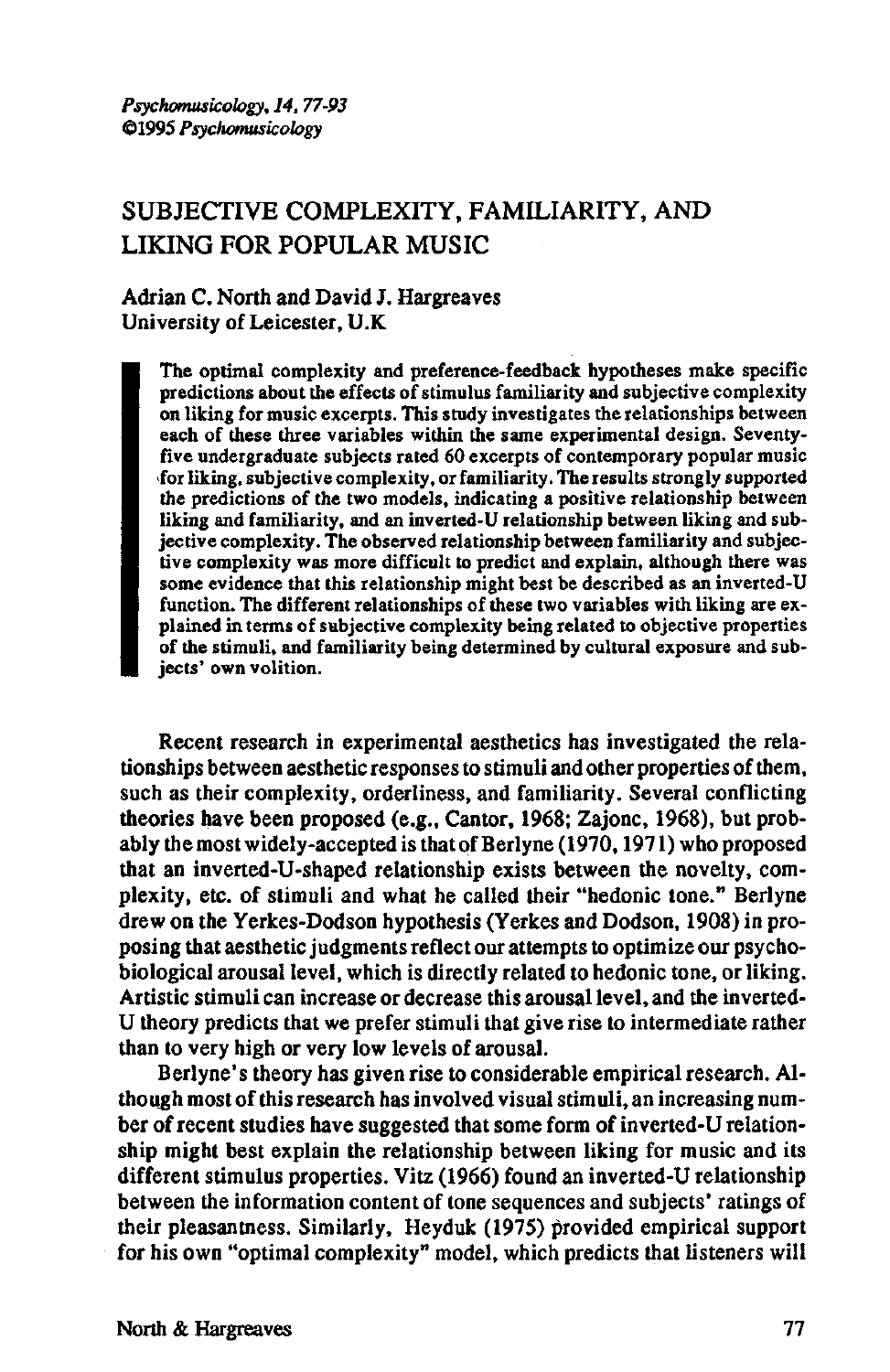**like music stimuli that are of optimum complexity to them more than those that are either too complex or too simple at any given point in time.** 

**The optimal complexity model also predicts that repeated exposure to a stimulus increases its familiarity and should lead to a reduction in the perceived complexity (or subjective complexity) of that stimulus. The model can help us to predict how a listener's liking for a piece should change as a function of repetition. Music stimuli that are initially below or above the subject's level of optimal complexity will exhibit low levels of liking. Repetition of the former should lead to a further decrease in liking, since subjective complexity is lowered even further. Repetition of the latter should lead to an increase in liking, since the decrease in subjective complexity shifts liking nearer to the peak of the inverted-U curve.** 

**It is clear from this analysis that the notions of subjective complexity and familiarity are very closely linked, and their joint relationships with liking for music have been discussed by Hargreaves (1986). Central to this discussion is the** *preference-feedback* **hypothesis of Colman, Sluckin, and Hargreaves (1981; see also Sluckin, Hargreaves, & Colman, 1983). This proposes that for classes of stimuli whose exposure is beyond subjects' voluntary control (Class B), such as geometrical shapes; or letters of the alphabet, an inverted-U relationship between familiarity and liking normally should be obtained. For those classes of stimuli for which people are free to determine their amount of exposure (Class A), however, such as styles of dress or Christian names, very high levels of familiarity are prevented from occurring because a cultural feedback mechanism occurs such that people cease to seek further exposure to them as soon as these high levels of familiarity show signs of decreasing popularity. Accordingly, there should exist a positive monotonic relationship between liking and familiarity at any given point in time. Over time, this hypothesis can also explain the cyclical pattern of waxing and waning in popularity for Class A stimuli (Hargreaves, 1986).** 

**In summary, the optimal complexity and preference-feedback hypotheses suggest that ratings of the same music excerpts for subjective complexity or familiarity should produce different relationships with liking at any given point in time. The former clearly predicts an inverted-U relationship between subjective complexity and liking, provided that a sufficiently wide range of stimulus complexity is represented. Since the exposure of most forms of music can be thought of as being subject to the voluntary control of listeners, however (and particularly popular music, which is employed in the present study), the preference-feedback theory predicts a positive monotonic relationship between familiarity and liking. The relationship for which we currently have no direct empirical evidence is that between subjective complexity and familiarity, and we might hypothesize two possible relationships between these variables.** 

**Our earlier analysis of the likely effects of repetition leads to the prediction of an inverse monotonic relationship between these two variables: Increasing familiarity by means of repetition should give rise to a decrease**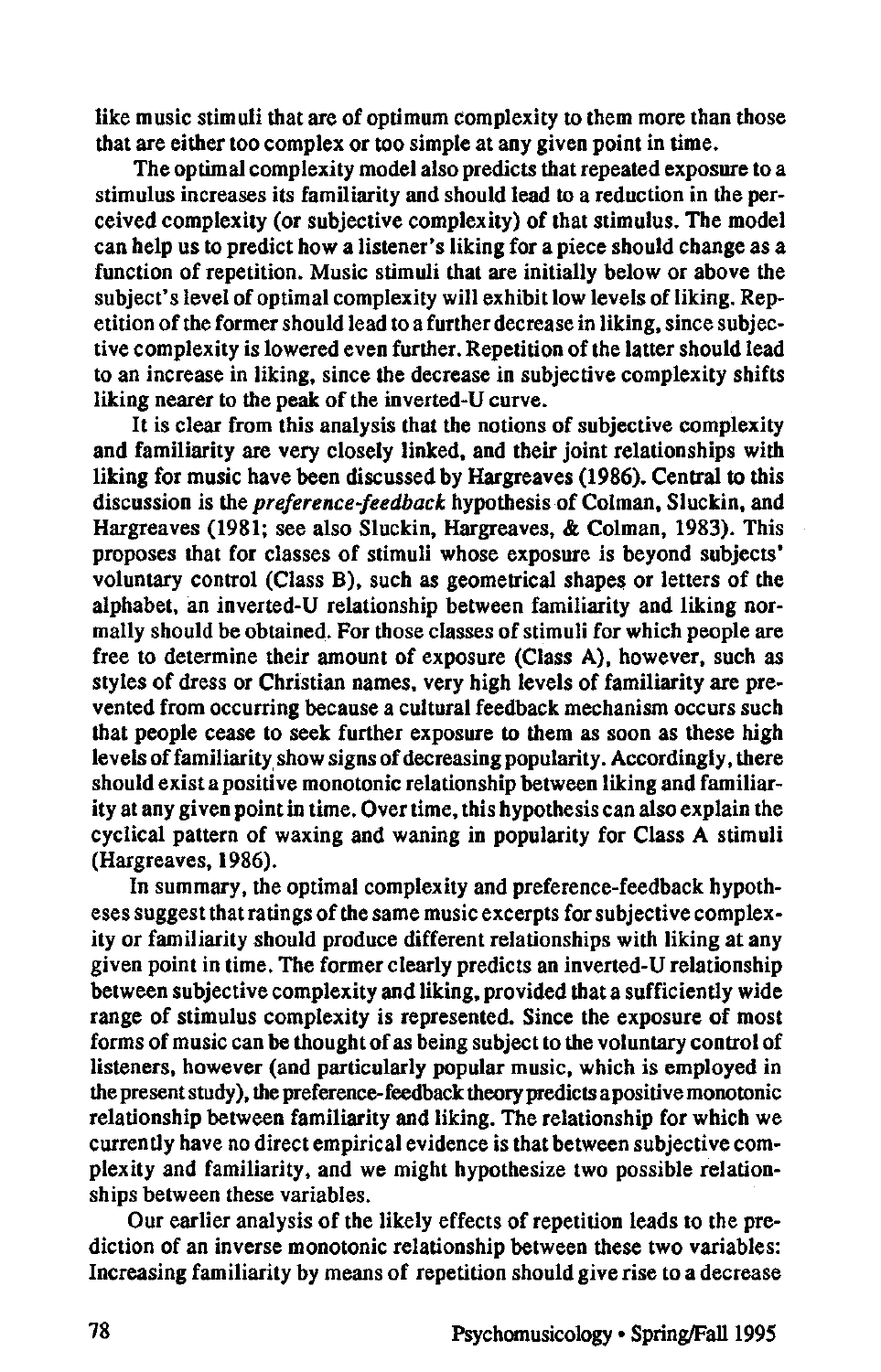**in subjective complexity. However, consideration of the possible effects of subjective complexity on familiarity, that is, the reverse causal relationship, leads to the hypothesis of an inverted-U relationship between the two variables, with subjective complexity as the abscissa and familiarity as the ordinate.** 

**There are two reasons for this second formulation. First, according to the optimal complexity model, excerpts of low and high subjective complexity should be disliked by most listeners, and the preference-feedback mechanism should lead to their avoidance, giving rise to low familiarity ratings in each case. Moderately complex excerpts should be liked, causing listeners to seek further exposure to them, which in turn should give rise to relatively high familiarity ratings. Second, subjective complexity ratings are a direct function of the objective complexity (i.e., of the stimulus properties) of the excerpt in question. This means that, contrary to the inverse monotonic relationship hypothesized above, the most familiar excerpts are not necessarily those of the lowest subjective complexity. Indeed, they are likely to be those of optimal, moderate complexity.** 

**The main contribution of the present study is therefore to assess the relationships between familiarity, subjective complexity, and liking for excerpts of popular music by providing independent measures of each within the same experimental design. This will enable much more insightful tests of the optimal complexity and preference-feedback models than have been possible in the past. In order to throw further light on the relationships between these variables, a self-rating measure of music training is also employed. The rationale is that subjects with low levels of music training are likely to perceive a given music excerpt as being more subjectively complex than those with greater training, and this can provide an important additional source of insight into the relationship between the variables.** 

#### **Method**

## *Design And Methodology*

**Three preliminary methodological issues should be raised at this point, which concern the adoption of an independent subjects design, the use of subjective rating scales, and the choice of music excerpts. Following Sluckin, Colman, and Hargreaves (1980), subjects in the present study rated the same experimental excerpts for just one of the three variables under investigation, which eliminates any potential artifacts which might arise from the**  subjects' own hypotheses about relationships between the variables involved.

**The use of subjective measures of familiarity enables the range of this variable to be determined by natural cultural variations in the prevalence of the particular class of stimuli as experienced by subjects, which ought to maximize its width. Many previous studies have varied familiarity and complexity by means of experimental manipulation, which involves the potentially unfounded assumptions that such objective variations will give rise to corresponding variations in subjective experience, and that the full range of the variables has been sampled. Furthermore, subjective assessments of the complexity**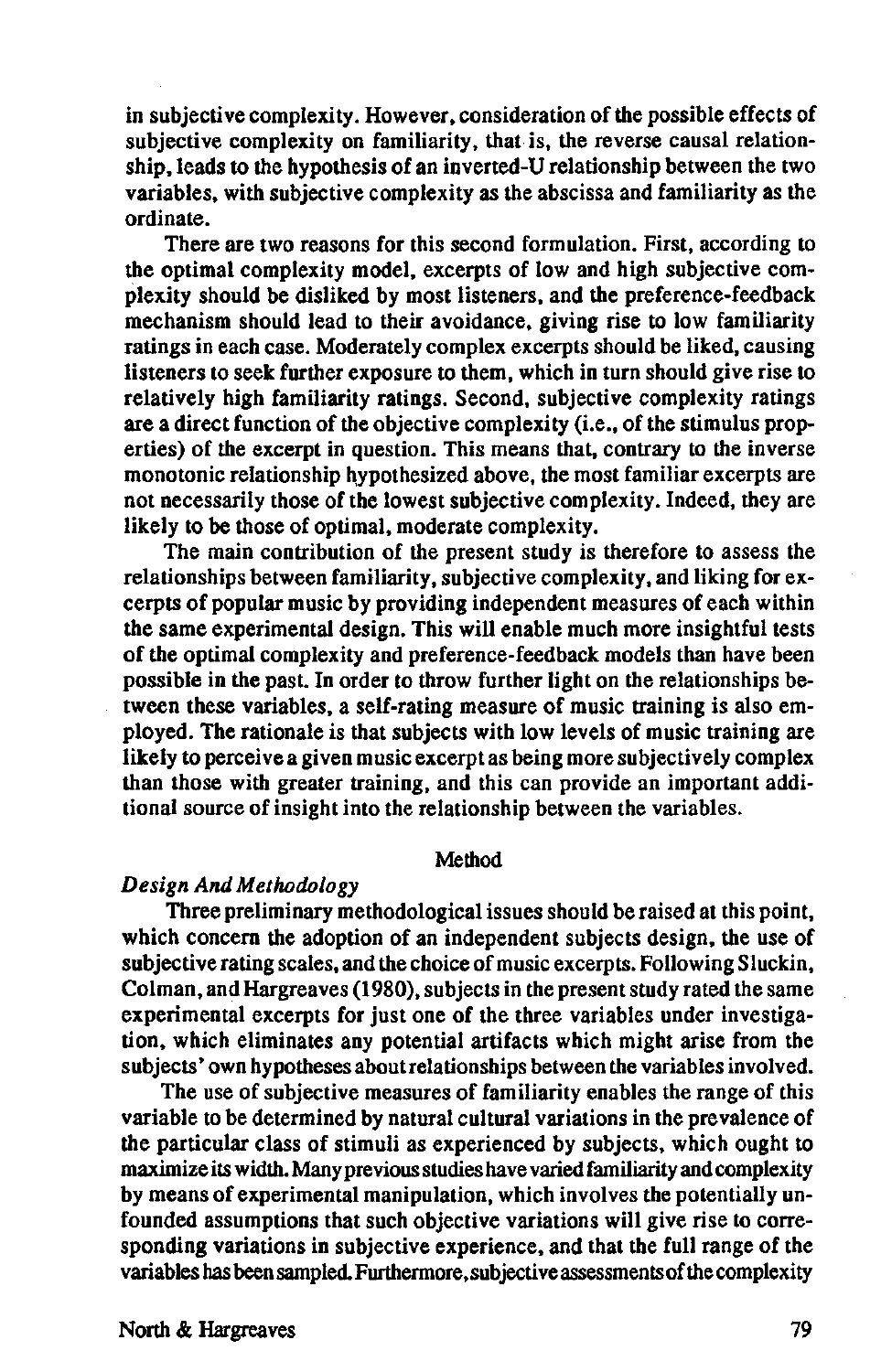**of the excerpts provide a direct measure of this variable; and it is surprising that such measures previously have not been employed, since the subjective assessment of this variable is fundamental to the optimal complexity hypothesis.** 

**The choice of music excerpts for this study was determined by four primary considerations: (a) that they should all be representatives of a homogenous style or genre, thus minimising the possibility of subjects\* biases influencing responses; (b) that this style should possess face or ecological validity to the subject sample; (c) that they should represent a wide range of complexity/familiarity within this style; and (d) that none of the excerpts should previously have been heard by any of the subjects, so as to minimize the probability of ratings being influenced by external factors. To fulfill ail these criteria, it was decided to employ excerpts of "new age/ambient house music." This is a genre of modern popular music which was currently fashionable amongst the subject population (i.e., university students) at the time of the study. Recordings of this genre are readily identifiable as such, and have the great advantage of varying widely in objective music complexity.** 

## *Subjects*

**The subjects were 75 university undergraduates, 24 males and 51 females, with a mean age of 21.5 years (range 18-46 years,** *SD* **= 6.28). On the basis of four independent judges' assessments of subjects' responses to a self-report measure of music training and experience (Appendix A, Section B), 27 were assigned to a high training group, 26 to an intermediate training group, and 22 to a low training group.** 

# *Music excerpts*

**Thirty-nine of the 60 excerpts were selected from recordings of new age music listed in the Music Master Catalogue (1993), while 21 suitable excerpts by other artists were also selected. Only nonvocal excerpts were taken from these pieces. A representative 30 s excerpt of each was recorded on audio tape. Three different quasi-random orderings of the 60 excerpts were recorded, with a 10 s gap between each to allow subjects time to mark their ratings. Each of the three orderings began with 3 additional practice excerpts for subjects. The names of the excerpts, the artists, and the style of music were withheld from subjects throughout. Titles from which the 60 excerpts were selected are listed in Appendix B.** 

# *Design and procedure*

**Using 11-point scales, 25 of the subjects rated the excerpts for liking**  *(Response Sheet A),* **25 for subjective complexity** *(Response Sheet B),* **and 25 for familiarity** *(Response Sheet C;* **details of each scale are reproduced in Appendix A). Each excerpt was rated immediately after its presentation. Approximately equal numbers of subjects from the high, intermediate, and low training groups were assigned to each condition, that is, 11, 6, and 8 respectively in the liking condition; 9,10, and 6 respectively in the subjec-**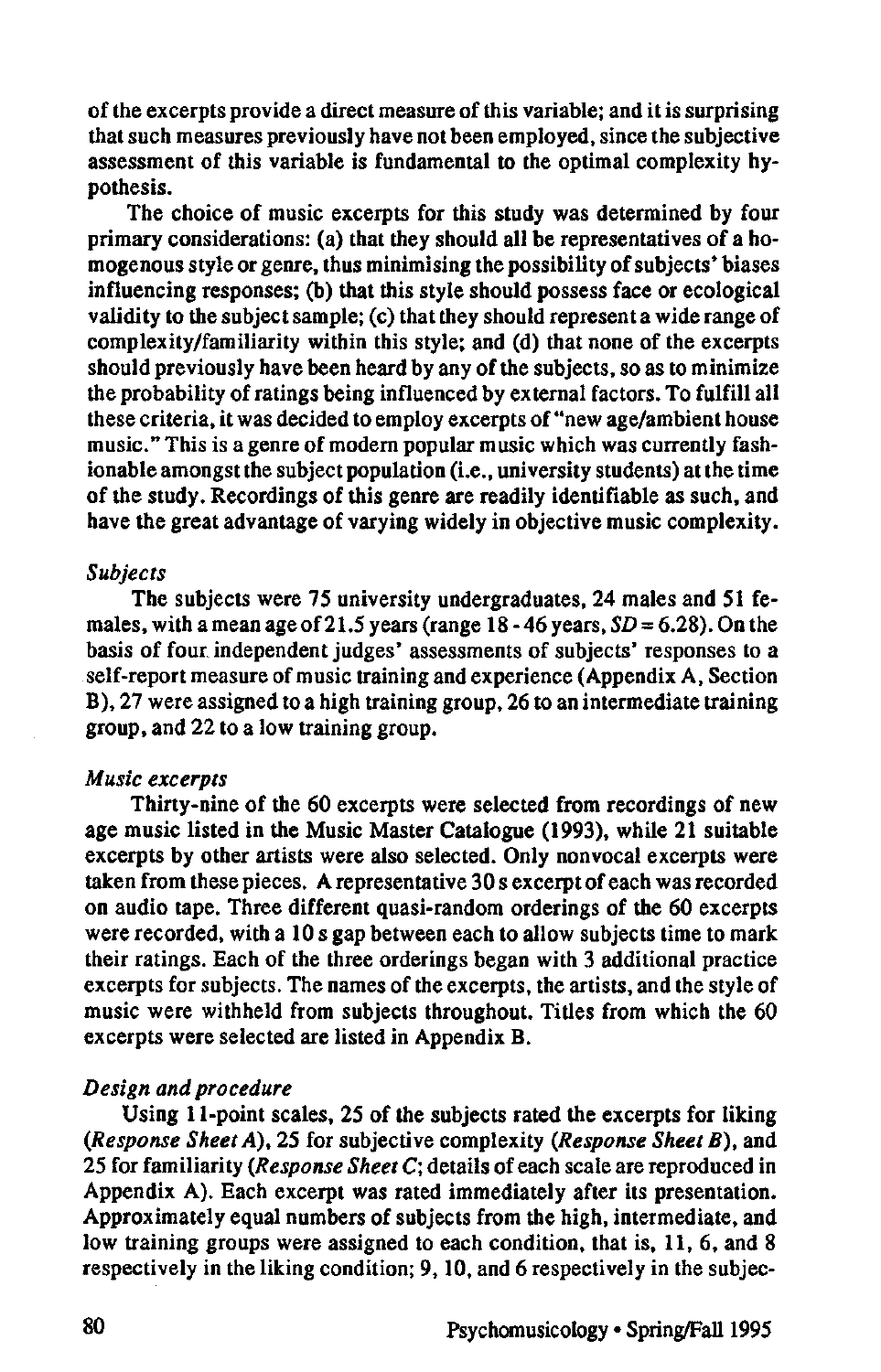**tive complexity condition; and 7, 10, and 8 respectively in the familiarity condition. Each of the three presentation orders of the music was played to equal numbers of subjects in each condition.** 

**Subjects were tested in a single session in groups of 1 to 5. Each group sat in an outward facing semicircle to effectively prevent nonverbal communication. The instructions at the top of the appropriate response sheet were read to them, and the experimenter ensured that they fully understood the definition of liking, subjective complexity, or familiarity (Appendix A) before they began to rate the excerpts. The 3 practice excerpts were played and rated, followed by the 60 experimental excerpts. Subjects in each of the three groups then completed Section B of the response sheet. Any ratings for excerpts that subjects marked as having been recognized subsequently were discarded. At the end of each session, subjects also were asked to rate their degree of attention to the excerpts on an 11 -point Likert scale on which 5 equaled a point midway between** *total attention* **and** *complete lack of attention.* **If any subject had given an attention rating of below 5, then his/her ratings would also have been discarded. In practice, all 75 subjects gave an attention rating above 5.** 

#### **Results**

**To check for possible order effects in the data, product-moment correlations were computed between excerpt orders 1 and 2,2 and 3, and 1 and 3 over all 60 excerpts for each of the three rating scales separately: These were 0.87, 0.71, and 0.79 for liking; 0.90, 0.86, and 0.86 for subjective complexity, and 0.85, 0.84, and 0.82 for familiarity. All these coefficients**  were significant at the  $p < 0.001$  level  $(N = 60)$ , which means that we can rule **out the possibility of order effects influencing the results.** 

**Figure 1 illustrates a scatter diagram of the relationship between mean liking and subjective complexity ratings for the 60 excerpts. The productmoment correlation coefficient over all of these was**  $-0.43$  **(** $p < 0.001$ **), which indicates a negative linear relationship. However, visual inspection of the plot suggests a peak at a mean subjective complexity level of approximately 5.5, and thus the equivalent coefficients were computed separately for the 41 excerpts, with a mean subjective complexity rating < 5.5, and the 14 excerpts with a mean subjective complexity rating > 6.0. These coeffi**cients were 0.45  $(p < 0.01, N = 41)$  and  $-0.77$   $(p < 0.001, N = 14)$  respec**tively, which shows that the scatter diagram incorporates statistically significant rising and falling portions respectively below and above the liking peak.** 

**A further test of this inverted-U trend was carried out by means of a curvilinear regression analysis in which the significance-of-fit of linear and quadratic models was calculated (see Kerlinger & Pedhazur, 1973). The linear and quadratic models both showed a significant fit to the data, linear**   $F(58) = 12.81, p = 0.001$ ; quadratic  $F(57) = 29.31, p < 0.001$  (the latter is **shown in Figurel). In view of these relative values it seems reasonable to**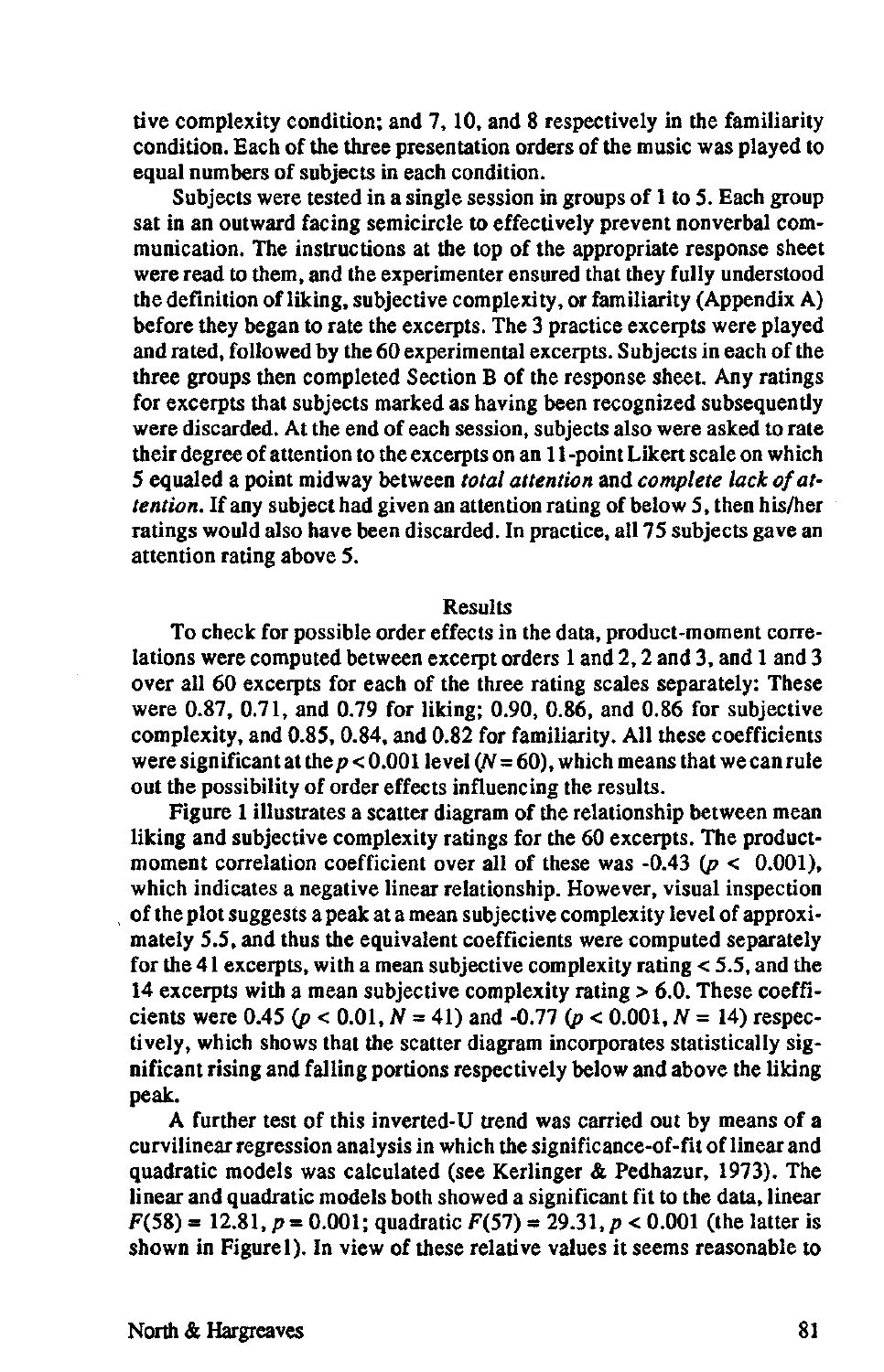

Psychomusicology · Spring/Fall 1995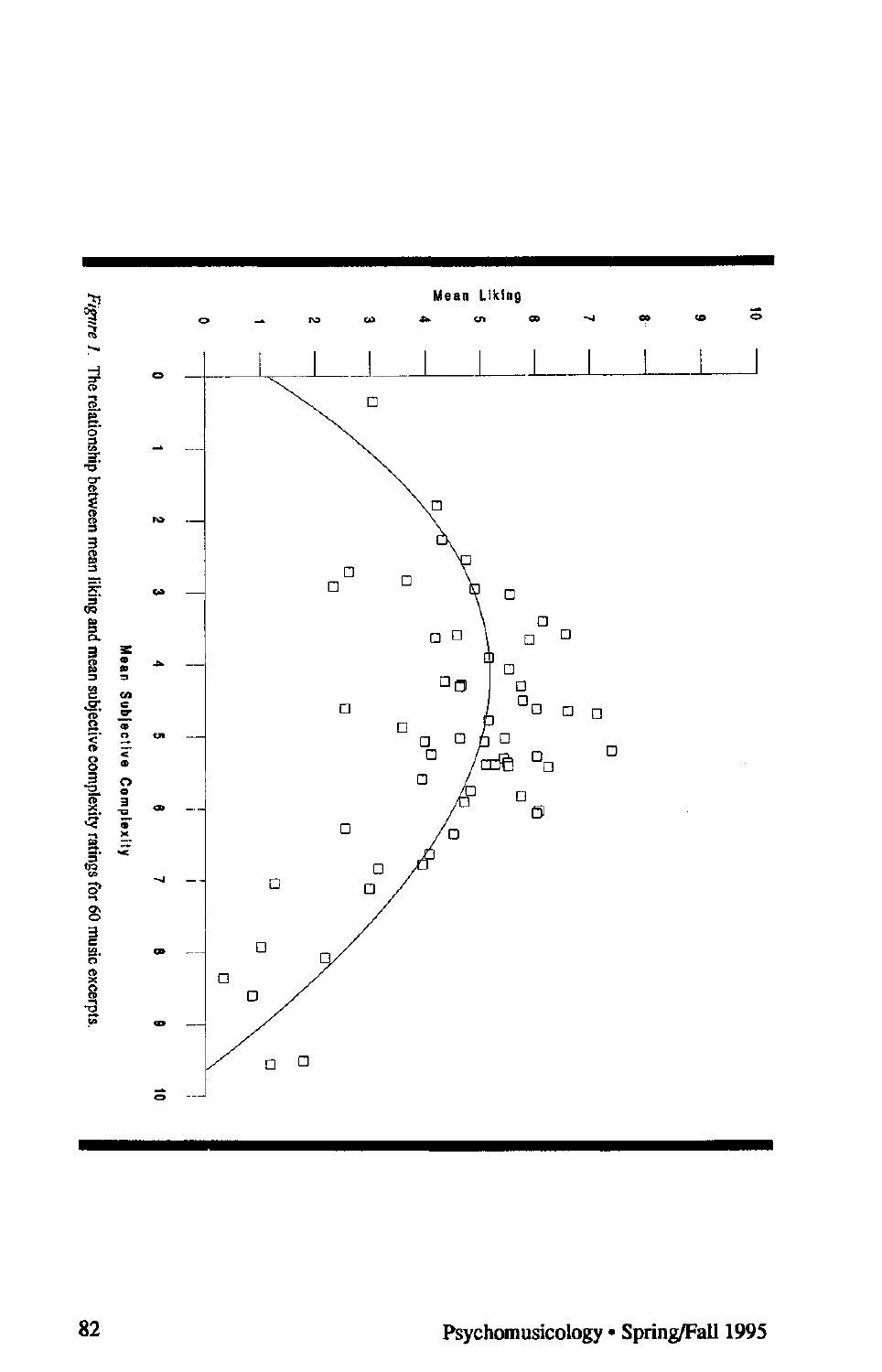**conclude that the liking-subjective complexity relationship takes the form of an inverted-U curve.** 

**To investigate this possibility further, Figure 2 shows the same data as in Figure 1, but with the data from the three music training groups plotted separately. It also shows the quadratic curve fits for each group separately. These three curves give further support for the predictions of the optimal complexity model in that the low training group's curve peaks to the left (i.e., lower mean optimal complexity) of the other two curves, with the high and intermediate training groups' curves peaking at approximately the same point. In other words, higher levels of training are associated with higher mean levels of optimal complexity. The statistical significance of these differences was confirmed by means of a one-way ANOVA on the mean sub**jective complexity ratings for each group, main effect  $F(2) = 5.67, p < 0.01$ .

**Figure 3 shows the scatter diagram of the relationship between mean liking and familiarity ratings for the 60 excerpts. The product-moment correlation coefficient was 0.91** ( $p < 0.001$ ,  $N = 60$ ), which confirms the visual **impression of a very strong positive monotonic relationship.** 

**Figure 4 shows the scatter diagram of the relationship between mean subjective complexity and familiarity ratings for the 60 excerpts. Overall,**  there was a significant negative correlation of  $-0.51$  ( $p < 0.01$ ,  $N = 60$ ). **Visual inspection of the plot suggests much less clear evidence of an inverted-U relationship than in Figure 1, although there may be a peak at a mean subjective complexity level of approximately 5.0. The correlation coefficient, therefore, was computed for the 28 excerpts with a mean subjective complexity rating < 5.0. It was 0.29, which does not reach statistical**  significance  $(p = 0.14, N = 28)$ . As with the data in Figure 1, curvilinear **regression analysis was performed in which the significance-of-fit of linear and quadratic models was calculated. The linear and quadratic models both showed a significant fit to the data, although the** *F* **ratio for the quadratic fit**  was slightly higher, linear  $F(58) = 19.91$ ,  $p < 0.001$ ; quadratic  $F(57) = 23.42$ , *p <* **0.001; the latter is shown in Figure 4.** 

**Although the right portion of the plot in Figure 4 clearly reveals a negative monotonic slope, the nature of the left-hand portion is less clear: the** *F*  **ratios for the linear and quadratic models were of comparable size, whereas there was a considerable difference between them for the liking-subjective complexity plot (Figure 1). Furthermore, the positive correlation for the rising portion of the putative curve (mean subjective complexity < 5.0) failed to reach statistical significance. Overall, there is evidence in these results for the existence of a weak inverted-U trend as well as for a negative relationship.** 

#### **Discussion**

**The results strongly support the predictions of the optimal complexity**  stimuli. There is a clear inverted-U relationship between liking and subjective complexity ratings (Figure 1), and a clear positive monotonic relation-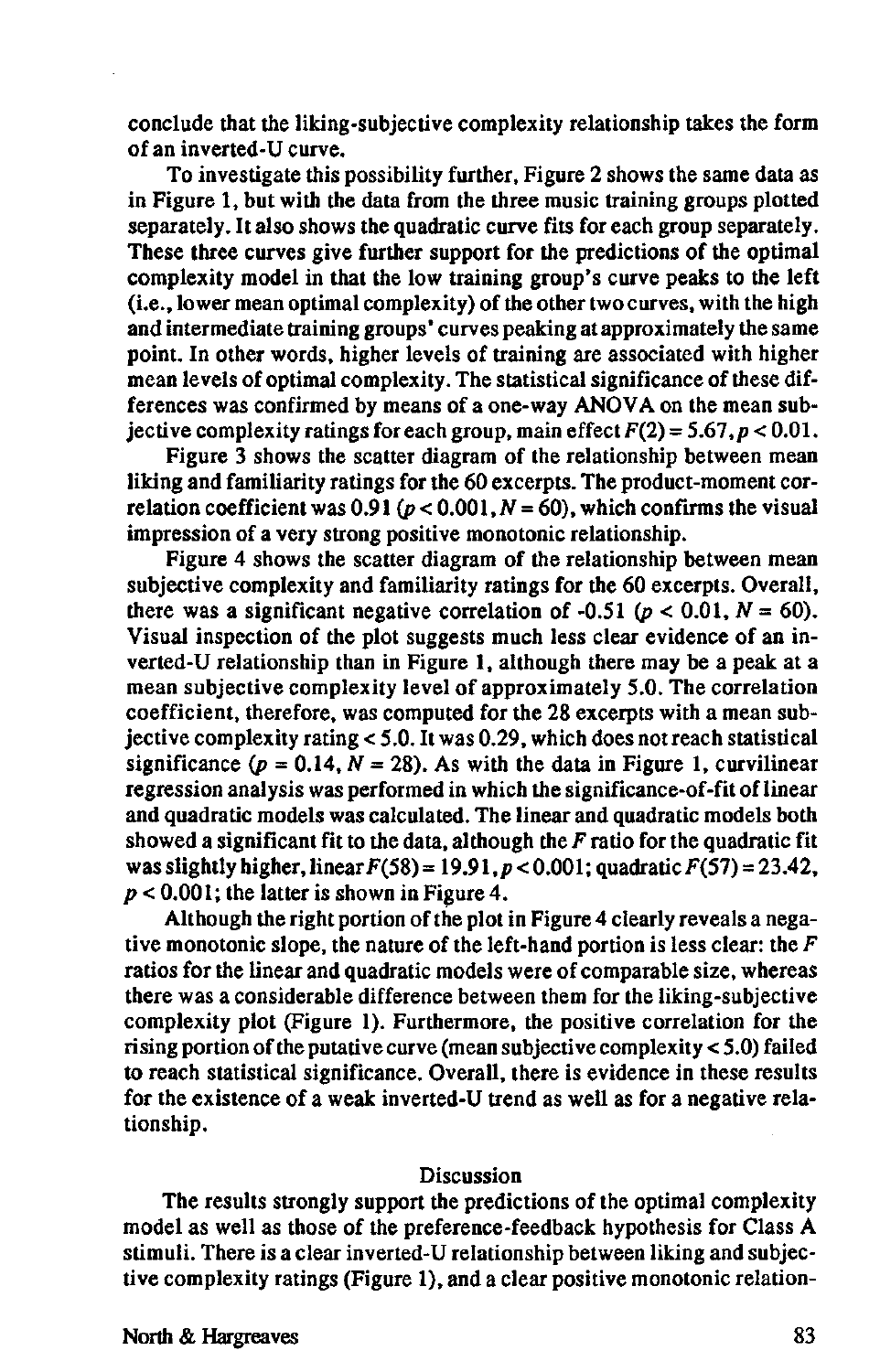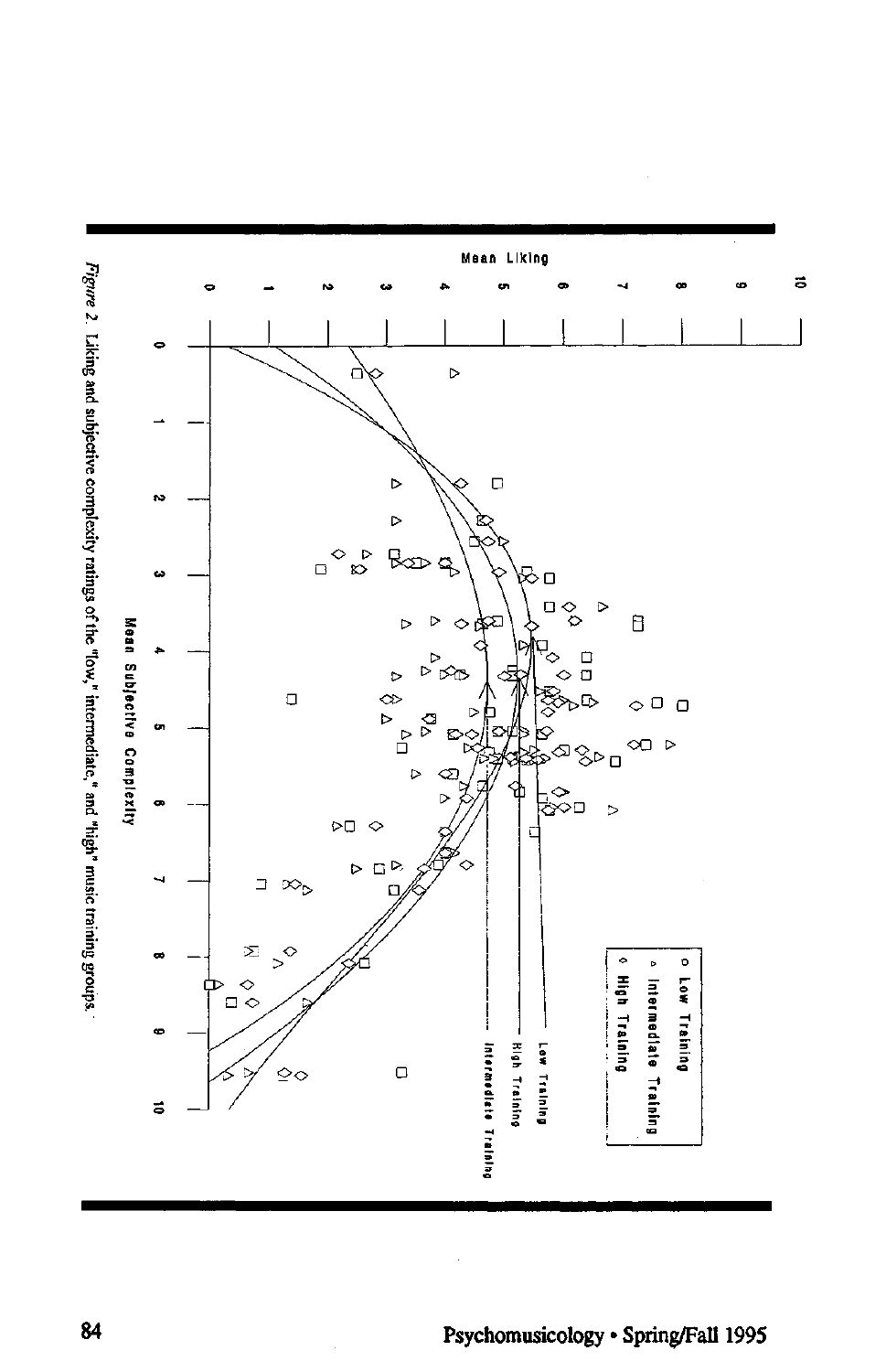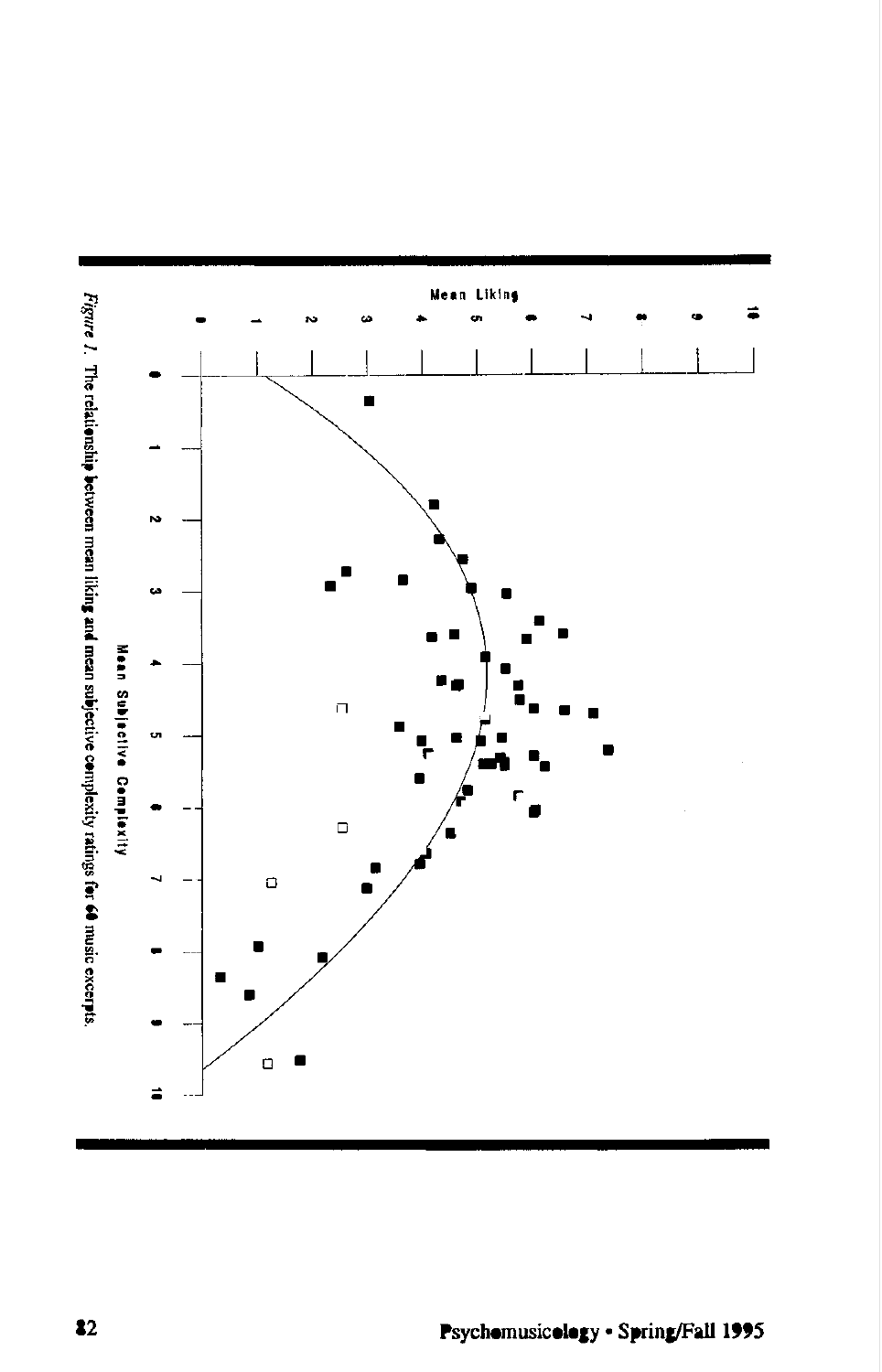

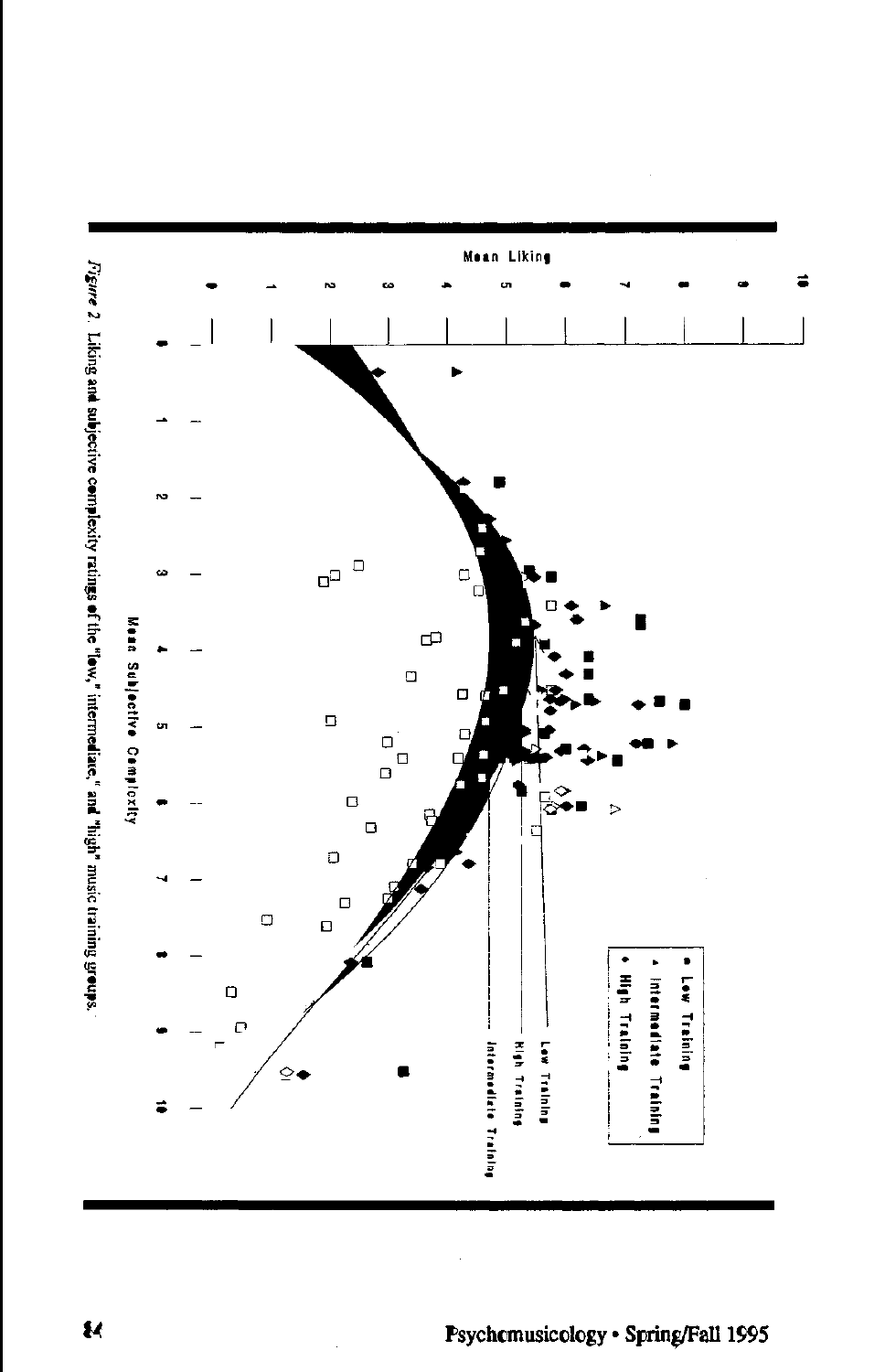**ship between liking and familiarity (Figure 3). These findings are particularly interesting in that subjective complexity and familiarity have been shown to exhibit different relationships with liking within the same experimental design, i.e., involving ratings of precisely the same stimuli, and this has not been accomplished in any previous research.** 

**Further support for the first of these relationships also emerges from the separate analyses of the three music training groups, since the optimal complexity model predicts that subjects with higher levels of training should prefer music at higher levels of complexity. The plots of the inverted-U curves for the high, intermediate and low training groups in the present study confirm this prediction in that the peak of the 'low training' group's curve is to the left of the curves for the other two groups (Figure 2). The statistical significance of this difference is confirmed by the main effect for training on the one-way ANOVA between the three group means. This confirms that different levels of music training lead to differential perceptions of the complexity of the excerpts.** 

**Neither of the initial hypotheses concerning the previously untested familiarity-subjective complexity relationship (i.e., of a negative monotonic or an inverted-U function) were clearly supported by the results. Although there is no doubt that there exists an overall negative relationship between familiarity and subjective complexity in Figure 4, the regression analysis also reveals some evidence of a quadratic or inverted-U relationship, although weaker for that present in Figure 1. Inspection of Figure 4 shows that there are some points on the curve that might represent the rising part of an inverted U, that is, representing those excerpts with low means for both familiarity and subjective complexity. The correlation coefficient over the 28 of these points with a mean subjective complexity rating less than 5.0, although positive, was not statistically significant.** 

**Although the relationships found between each of the three pairs of these three variables broadly support our theoretical prediction, which indicates that the optimal complexity and preference-feedback models are compatible, full consideration of the overall pattern of relationships leads to a fundamental conceptual problem. If "the expected functions relating experience to preference may be derived from the functions relating complexity to preference. . ."(Heyduk, 1975, p.85), and if the optimal complexity and preference-feedback models are indeed compatible, why do subjective complexity and familiarity bear such strikingly different relationships with liking at a given point in time?** 

**It seems reasonable to speculate that this difference arises because of fundamental differences in the nature and** *modus operandi* **of the two variables. It is possible to make the distinction between the objective and subjective complexity of a given music stimulus. The former theoretically can be measured, by information or music theoretical means, and subjective complexity is presumably a function of objective complexity and the music knowledge of the listener with respect to that stimulus. Although it may be possible to make a similar conceptual distinction between objective and**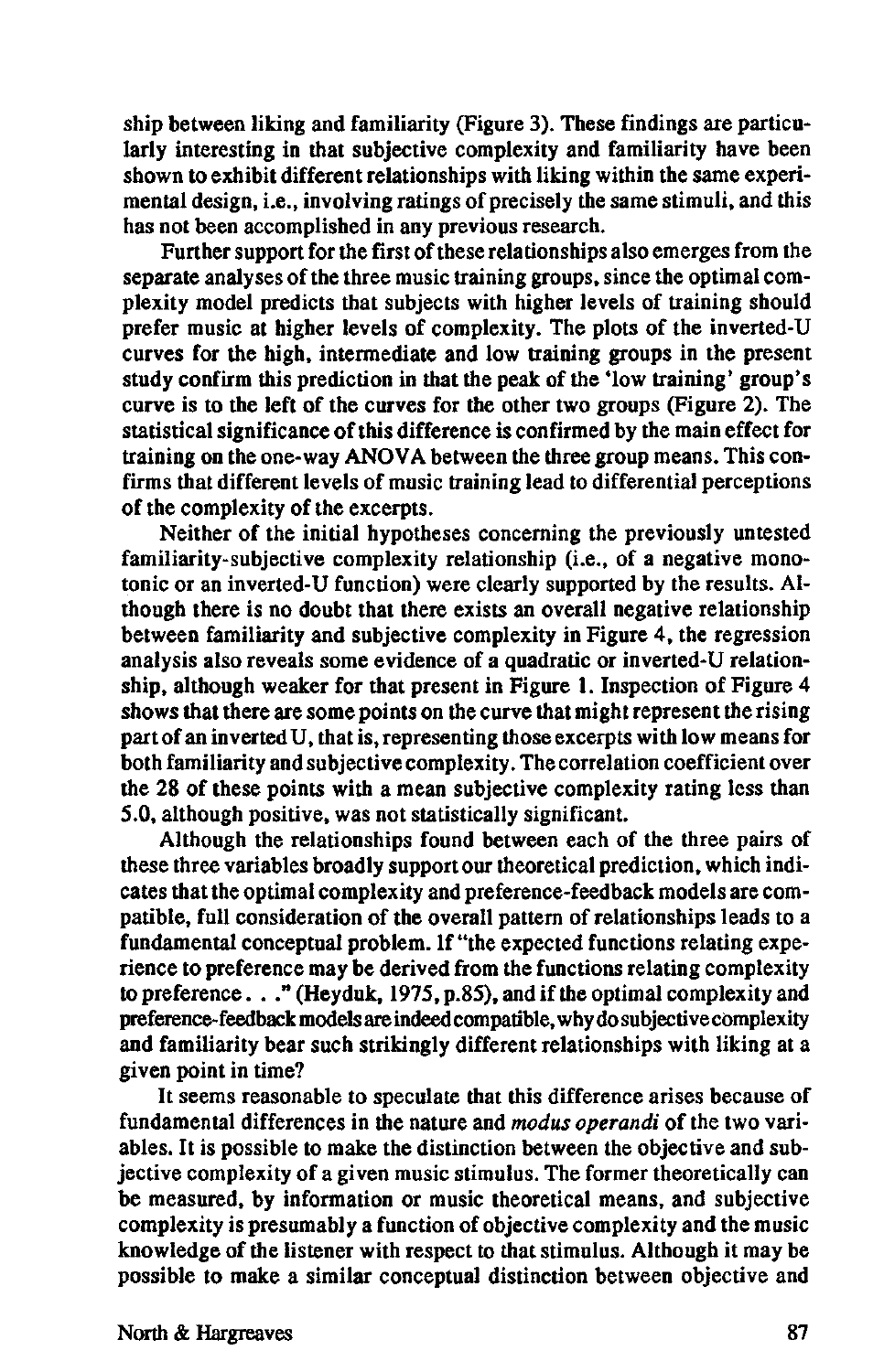**subjective familarity, however (cf. Hargreaves, 1986), it would be extremely difficult to carry out a valid objective measurement of either of these variables. This is because both of them are essentially independent of the characteristics of the stimulus: They refer only to the exposure of the listener to that stimulus. Put simply, the complexity variables are stimulus-bound whereas the familiarity variables are not.** 

**Furthermore, the familiarity of a listener with a given music stimulus might be thought of as being a product of two separate influences, namely**  *conscious selection* **and** *cultural exposure.* **According to Colman et al. (1981), the preference-feedback effect occurs for Class A stimuli because they are subject to conscious selection. In the case of popular music, this might involve turning off a radio or buying a particular record. The other component of familiarity with a particular stimulus, over which we have much less control, is that of cultural exposure. We are unknowingly exposed to different specific pieces and genres of music through radio, television, background music in commercial settings and various other media, and this must also be taken into account in the determination of a person's familiarity with a specific excerpt.** 

**This analysis of the two components of familiarity leads to another specific point concerning our own results. In the present study, subjects were required to rate the familiarity of previously unheard excerpts, but within a genre which was very familiar to them. They presumably did so by referring to their knowledge of other exemplars of that genre, and thus their familiarity ratings are dependent on their conscious experience of that genre. In contrast, subjective complexity ratings are tied much more closely to the excerpts themselves. This may help to explain the relationship between these two variables in the present study. It seems plausible that the familiarity ratings of the low complexity excerpts were influenced by the cultural exposure of the subjects to contemporary popular music within the same genre as the experimental excerpts. The dance music which predominated radio airtime and the record charts in the United Kingdom at the time of the study are characterized by its simplicity in relation to contemporaneous styles of popular music and its reliance almost wholly on elecronic instruments. Since the low complexity excerpts used in this study shared these characteristics, exposure to dance music may have increased the familiarity ratings ascribed to them. This "prototypicality effect" could help to explain the nonsignificant but nevertheless positive correlation for the rising part of the putative curve in Figure 4.** 

**In conclusion, this study has provided empirical support for both the optimal complexity and preference-feedback models of aesthetic response, using excerpts of a specific genre of contemporary popular music in a sample of university students for whom the genre is well known. The clear finding that familiarity and subjective complexity exhibit markedly different relationships with liking can be explained in terms of the joint contributions of conscious selection and cultural exposure to the former, and of the interac-**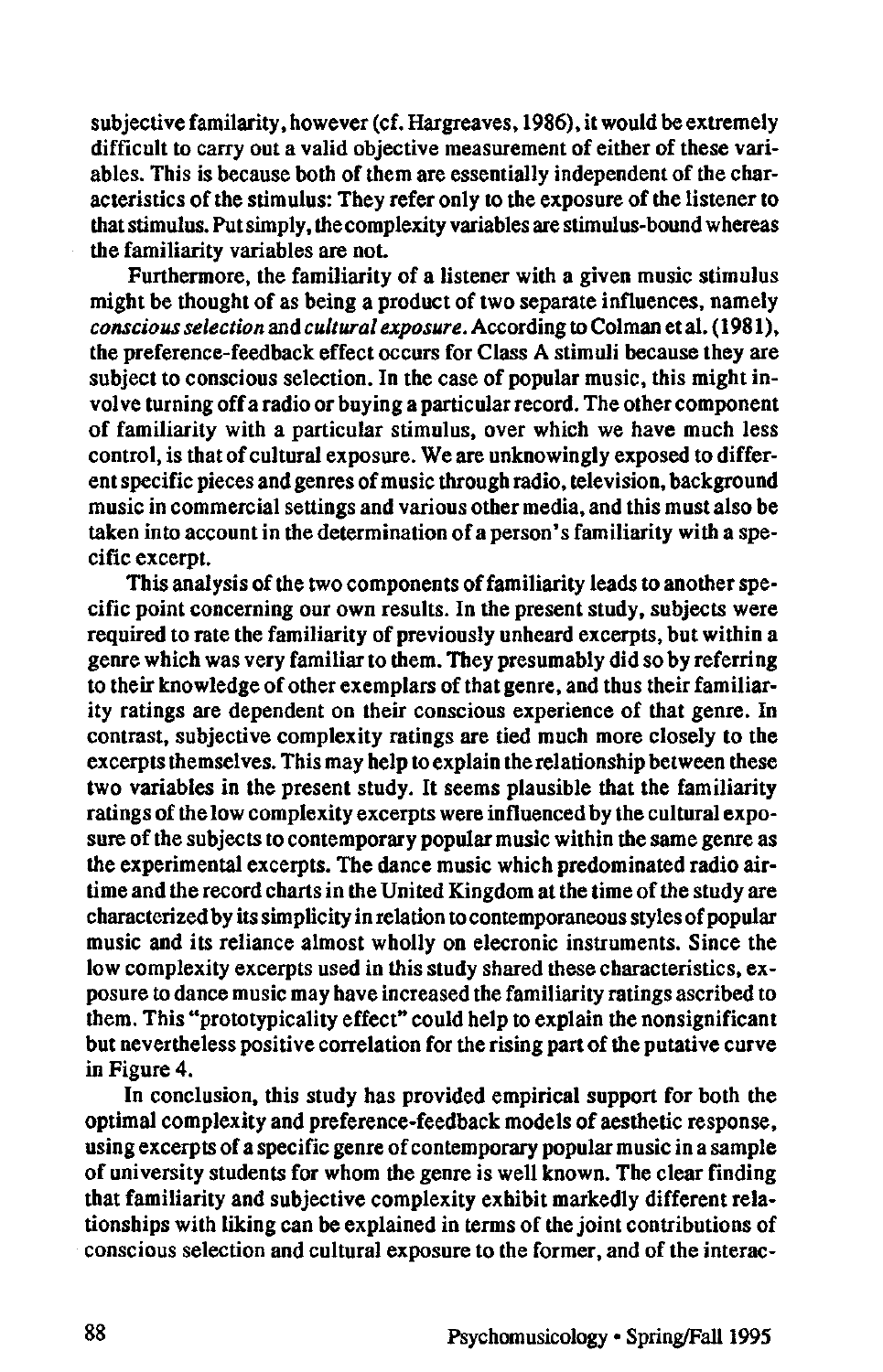**tion between objective complexity and the listener's experience in determining the latter.** 

## **References**

- **Berlyne, D. E. (1970). Novelty, complexity and hedonic value.** *Perception and Psychophysics, 8,***279-286.**
- **Berlyne, D. E. (1971).** *Aesthetics and psychobiology.* **New York: Appleton-Century-Crofts.**
- **Cantor, G. N. (1968). Children's "like-dislike" ratings of familiarized and unfamiliarized visual stimuli.** *Journal of Experimental Child Psychology***,** *6,* **651-657.**
- **Colman, A. M., Sluckin, W., & Hargreaves, D. J. (1981). The effect of familiarity on preference for surnames.** *British Journal of Psychology, 72,* **363-369.**
- **Hargreaves, D. J. (1986).** *The developmental psychology of music.* **Cambridge: Cambridge University Press.**
- **Heyduk, R. G. (1975). Rated preference for music composition as it relates to complexity and exposure frequency.** *Perception and Psychophysics, 17',* **84-91.**
- **Kerlinger, F. N., & Pedhazur, E. J. (1973).** *Multiple regression in behavioral research.* **New York: Holt, Rinehart and Winston.**
- *Music Master Catalogue,* **Volume 2 (1993). London: Waterlow.**
- **Sluckin, W., Hargreaves, D. J., & Colman, A. M. (1983). Novelty and human aesthetic preferences, in Archer, J. and Birke, L. (Eds.).** *Exploration in animals and humans.* **Wokingham, Berkshire: Van No strand Reinhold.**
- **Sluckin,W., Colman, A. M., & Hargreaves, D. J. (1980). Liking for words as a function of the experienced frequency of their occurrence.** *British Journal of Psychology,* **77,163-169.**
- **Vitz, P. C. (1966). Affect as a function of stimulus variation.** *Journal of Experimental Psychology, 71,* **74-79.**
- **Yerkes, R. M., & Dodson, J. D. (1908). The relation of strength of stimulus to rapidity of habit-formation.** *Journal of Comparative Neurological Psychology, 18,***459-482.**
- **Zajonc, R. B. (1968). Attitudinal effects of mere exposure.** *Journal of Personality and Social Psychology, 9* **(Monograph Supplement 2, Part 2), 1-21.**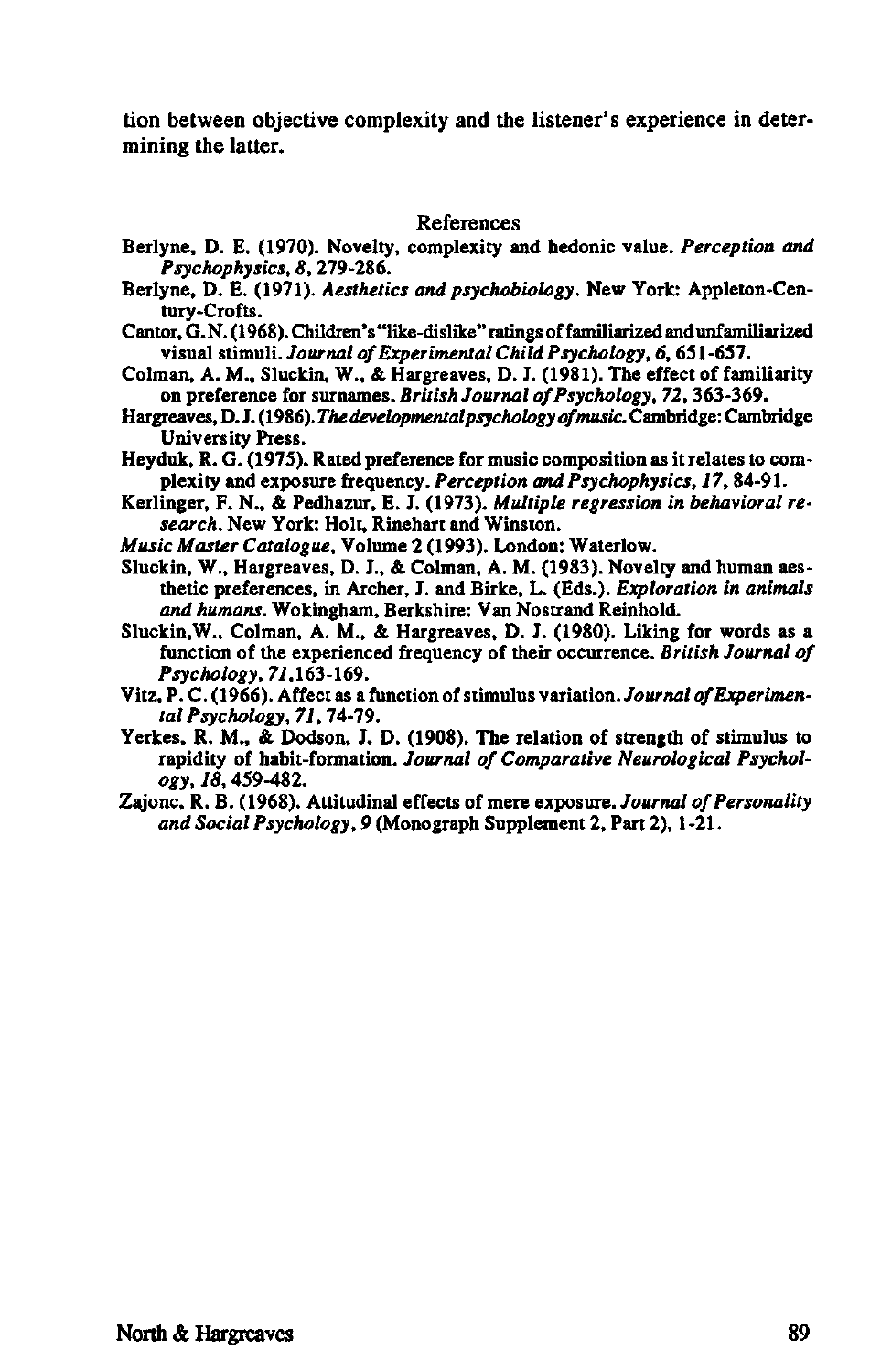# **Appendix A: Response Sheets**  Response Sheet A: Liking Section A

Over the next 45 minutes you will hear 60 pieces of music. Each will last for 30 seconds. You will be rating how much you like these pieces. As soon as each piece ends, you should rate the extent to which you liked it. You will have 10 seconds to give your rating. Try to rate your liking for the 60 pieces independently of your liking for the music that you normally listen to. There are no right or wrong answers - your honest opinion is what counts. Try to use the full range of the rating scale, i.e. do not be afraid to give ratings of 0 or 10.

Please give your liking ratings for the following pieces on a scale of 0 to 10 where  $0 = 'did$  not like at all',  $10 = 'l$  iked very much', and  $5 = midway$ between the two.

| Did not                     |  |  |  |  |  |                     |  |  |      | Liked |  |  |  |
|-----------------------------|--|--|--|--|--|---------------------|--|--|------|-------|--|--|--|
| like                        |  |  |  |  |  |                     |  |  |      | very  |  |  |  |
| at all<br>mid-way           |  |  |  |  |  |                     |  |  | much |       |  |  |  |
| +++++++++++++++++++++++++++ |  |  |  |  |  |                     |  |  |      |       |  |  |  |
|                             |  |  |  |  |  | 0 1 2 3 4 5 6 7 8 9 |  |  |      | 10    |  |  |  |

If you recognize one of the pieces then please put a circle around the rating you give it.

Please give your rating clearly for each piece next to the appropriate number. Before the 60 pieces begin, please rate these 3 practice pieces.

PRACTICE PIECE 1: PRACTICE PIECE 2: PRACTICE PIECE 3:

Now please rate the following 60 pieces:

(Piece Number t; Ptece Number fl?;)

# Section B

l.Sex:(M/F)

- 2. Age:
- 3. How many hours a week do you spend deliberately listening to music ?:
- 4. Which of the following types of music would you say you listened to most ?: Classical / Jazz / Popular & Easy Listening
- 5. Please describe your level of music training/experience:
- 6. How much attention did you pay to the pieces ? Please rate the attention you paid on a scale from 0 to 10 where  $0 =$  complete lack of attention,  $10 =$  total attention and  $5 = mid-way$  between the two.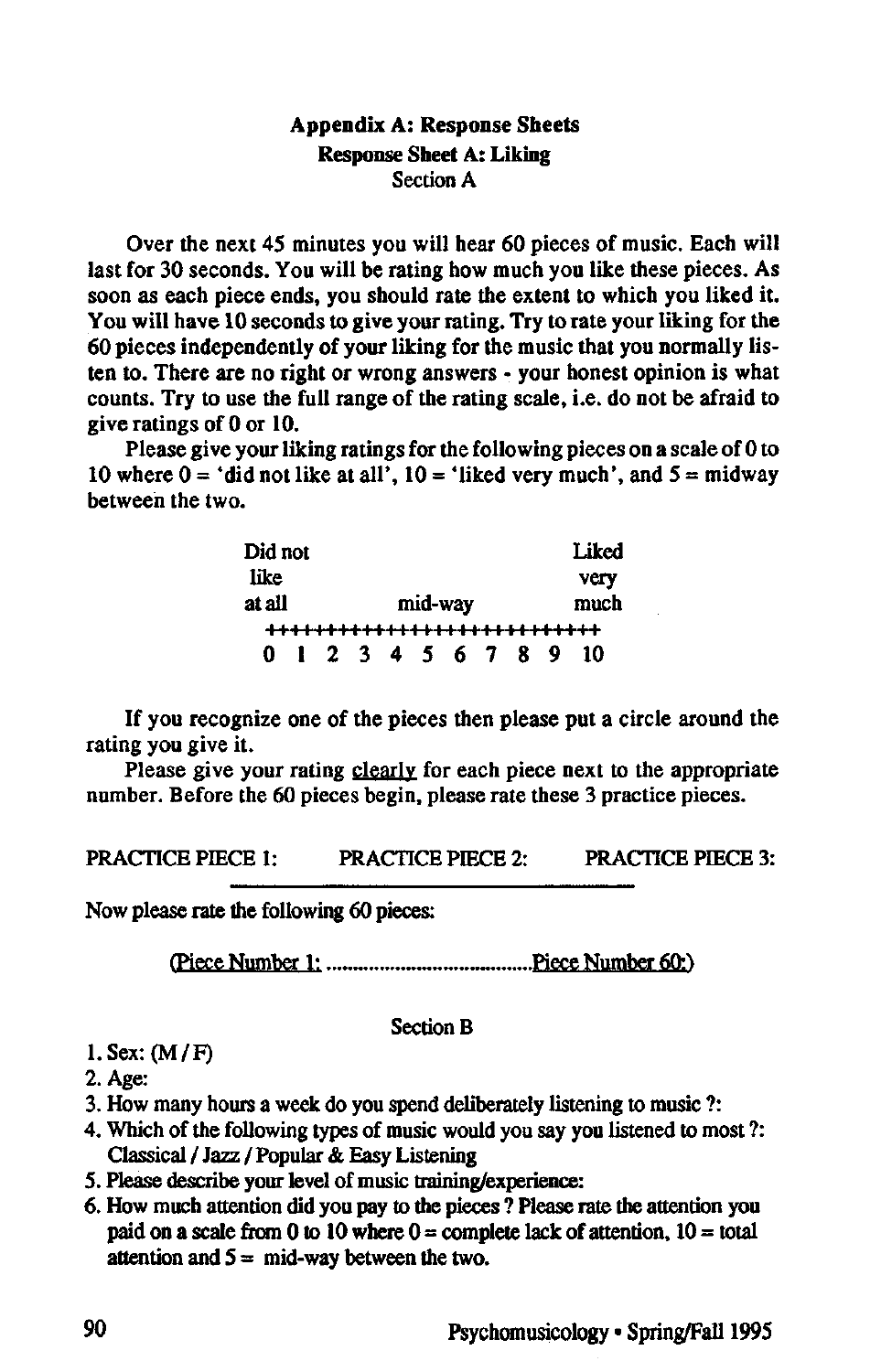#### **Response Sheet B: Music Complexity**

# **Section A**

**Over the next 45 minutes you will hear 60 pieces of music. Each will**  last for 30 seconds. You will be rating how 'complex' you think these pieces **are. 'Complex\* means how easy it is to predict what the music will do next and how many surprises the music contains. More complex pieces are harder to predict. As soon as each of the pieces ends, you should rate the extent to which you think that piece is complex. You will have 10 seconds to give your rating. Try to rate the complexity of the 60 pieces independently of the level of complexity in the music you normally listen to. There are no right or wrong answers - your honest opinion is what counts. Try to use the full range of the rating scale, i.e. do not be afraid to give ratings of 0 or 10.** 

**Please give your complexity ratings for the following pieces on a scale of 0 to 10 where 0 = 'very low complexity' (i.e. very predictable, simple,**  and uniform),  $10 = 'very high complexity'$  (i.e. very unpredictable, surpris**ing, and erratic), and 5 = midway between the two.** 

| Low                                 |  |         |  |  |  |  |            |  | High |                        |  |  |  |
|-------------------------------------|--|---------|--|--|--|--|------------|--|------|------------------------|--|--|--|
| complexity                          |  | mid-way |  |  |  |  | complexity |  |      |                        |  |  |  |
| <b>++++++++++++++++++++++++++++</b> |  |         |  |  |  |  |            |  |      |                        |  |  |  |
|                                     |  |         |  |  |  |  |            |  |      | 0 1 2 3 4 5 6 7 8 9 10 |  |  |  |

**Further instructions and Section B: As in Response Sheet A.**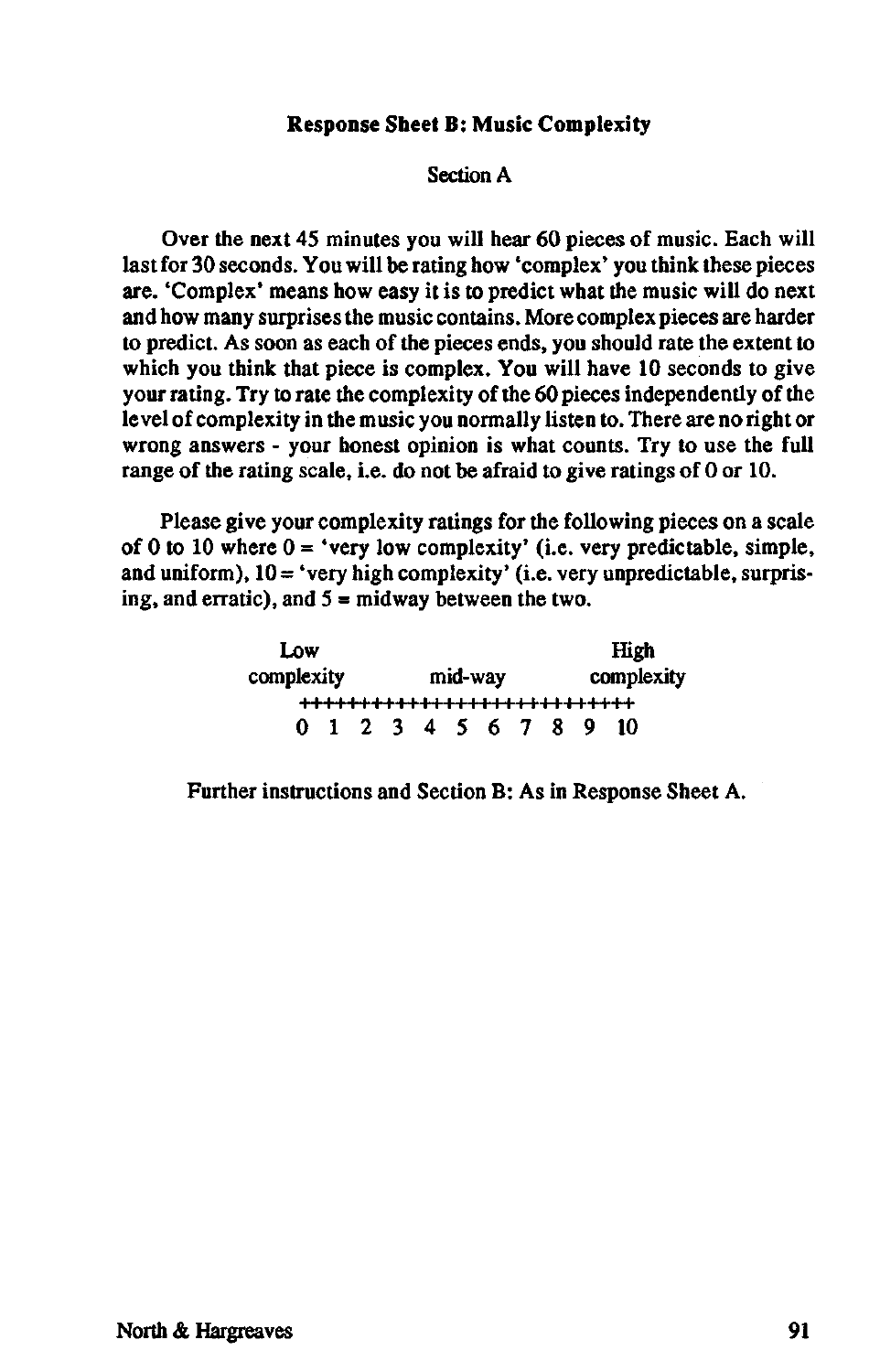# **Response Sheet C: Familiarity**

# **Section A**

**Over the next 45 minutes you will hear 60 pieces of music. Each will last for 30 seconds. You will be rating how familiar these pieces are to you. You are unlikely to have heard these pieces previously. However, you do not need to have heard the piece previously in order to give it a familiarity rating. 'Familiarity' here involves ideas such as how often you have encountered music that is in a similar vein to each of these pieces; how typical each piece is of the music you have regularly experienced in everyday life; and how common you think each of these pieces is in the world as you see it. More simply, how much does each of the following 60 pieces resemble the music you come across in everyday life ? As soon as each of the pieces ends, you should rate the extent to which you are familar with it. You will have 10 seconds to give your rating. Try to rate your familiarity with the 60 pieces independently of your familiarity with the music that you normally listen to. There are no right or wrong answers - your honest opinion is what counts. Try to use the full range of the rating scale, i.e. do not be afraid to give ratings of 0 or 10.** 

**Please give your familiarity ratings for the following pieces on a scale**  of 0 to 10 where  $0 = 'very\ uncommon in my experience'$  (i.e. 'I very rarely encounter music like this'),  $10 =$  'very common in my experience' (i.e. '1 **frequently encounter music like this'), and 5 = midway between the two.** 

| Very uncommon                |         |  |  | Very common |  |  |            |  |       |      |  |  |
|------------------------------|---------|--|--|-------------|--|--|------------|--|-------|------|--|--|
| in my                        |         |  |  |             |  |  |            |  | in my |      |  |  |
| experience                   | mid-way |  |  |             |  |  | experience |  |       |      |  |  |
| ++++++++++++++++++++++++++++ |         |  |  |             |  |  |            |  |       |      |  |  |
| 0 1 2 3 4 5 6 7 8 9          |         |  |  |             |  |  |            |  |       | - 10 |  |  |

**Further instructions and Section B: As in Response Sheet A.**